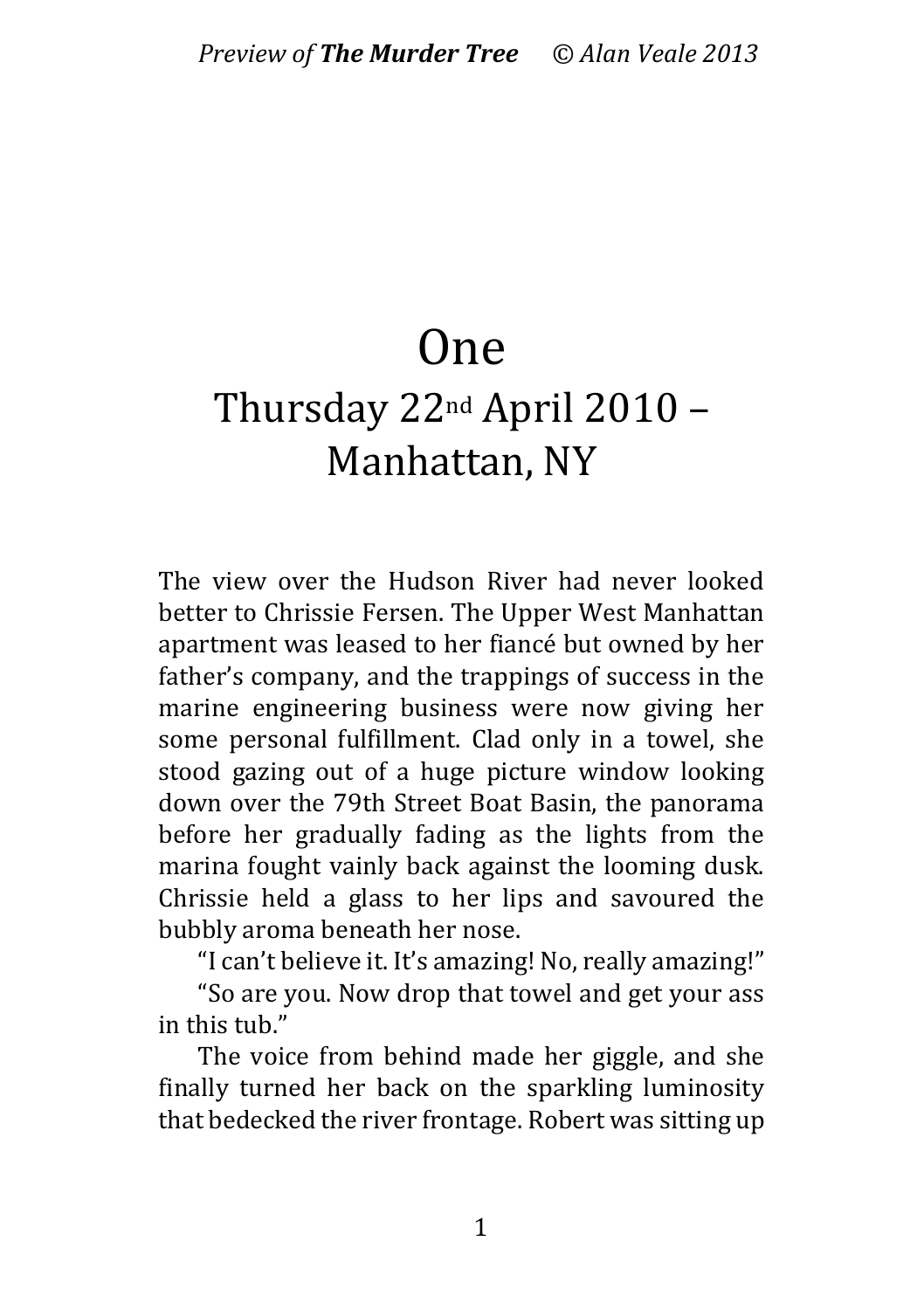to his chest in warm soapy water surrounded by candles, mirrored tiles and Etruscan marble. He raised an eyebrow as a further reminder that he expected his P.A. to do as he had asked.

"Is that my boss speaking, or the father of my child?"

Chrissie put one hand on her hip and sashayed toward the bath, pursing her lips in a pout that she hoped looked seductive. Then she squealed in surprise as Robert reached up and pulled the towel right off.

"Both! Now do as you're told!"

But Chrissie was in playful mood, and instead of complying with her lover's demands, she screamed with laughter and ran over to the couch to grab two cushions.

"No you don't, mister! How dare you take advantage of a poor, naked lady?"

Robert was grinning broadly as he climbed out of the tub, and padded across the room toward her, without any concern for the trail of soapy water that his feet made on the thick carpet.

"Oh, yeah? Well if you'll drop those cushions I'll be pleased to show you… "

Chrissie threw one of the cushions aside, but clamped the other firmly over her stomach as she reclined theatrically on the couch.

"But Mister Carnegie, can't you see that I'm pregnant?" The accent was a fairly poor representation of Marilyn Monroe, but it didn't go unnoticed.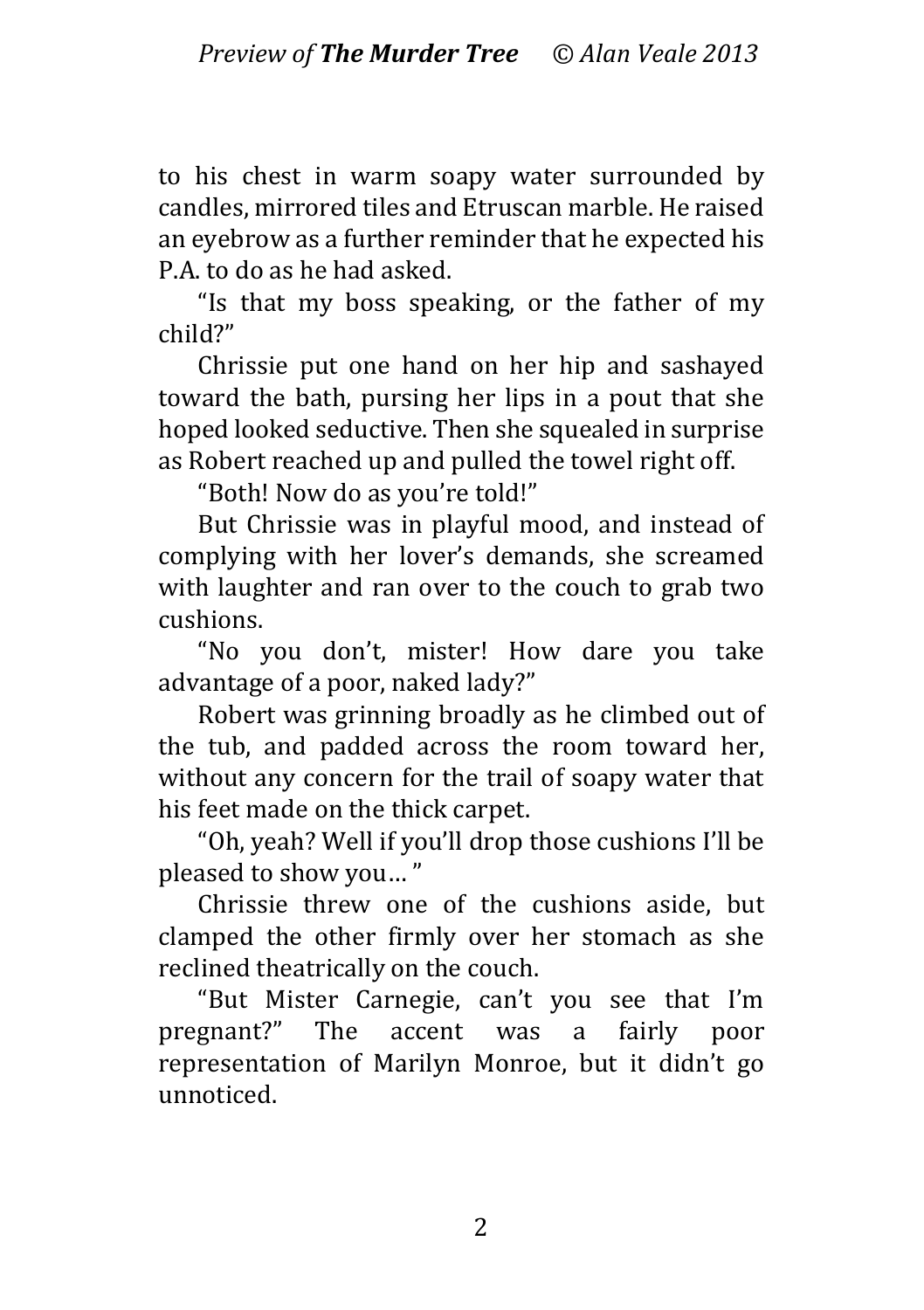"Now that you mention it… " He squatted down next to her and brought his face closer to hers. "I can't honestly say that it's that noticeable."

As he closed in for the kiss, his hand took hold of the cushion and firmly but gently removed it from her grasp. Dropping it onto the floor, he placed his hand lightly onto her stomach, and traced a random pattern there with his fingertips. Chrissie squirmed with pleasure at his touch, and broke the kiss.

"So has it finally hit home yet?"

"What? That I'm going to be a father?"

"No. That you've got a girl into trouble, and you're gonna be paying for it for the rest of your life!"

Robert laughed. "Oh, I think you're right there, m'dear! Although I think it was you who got *me* into trouble, and if I can't persuade you to start behaving yourself and join me in that tub over there, then I'm going to have to treat this very, very seriously."

Recognising that her fiancé had now fully entered into the spirit of the game, Chrissie raised her eyebrows in anticipation of his next move.

"How serious?"

"This serious."

He put his arm out to the side of the couch and retrieved the open bottle of champagne from the ice bucket that still sat there. Chrissie moved far too late to avoid the remaining contents of the bottle, as they poured over her warm skin in a torrent of pale but icy revenge.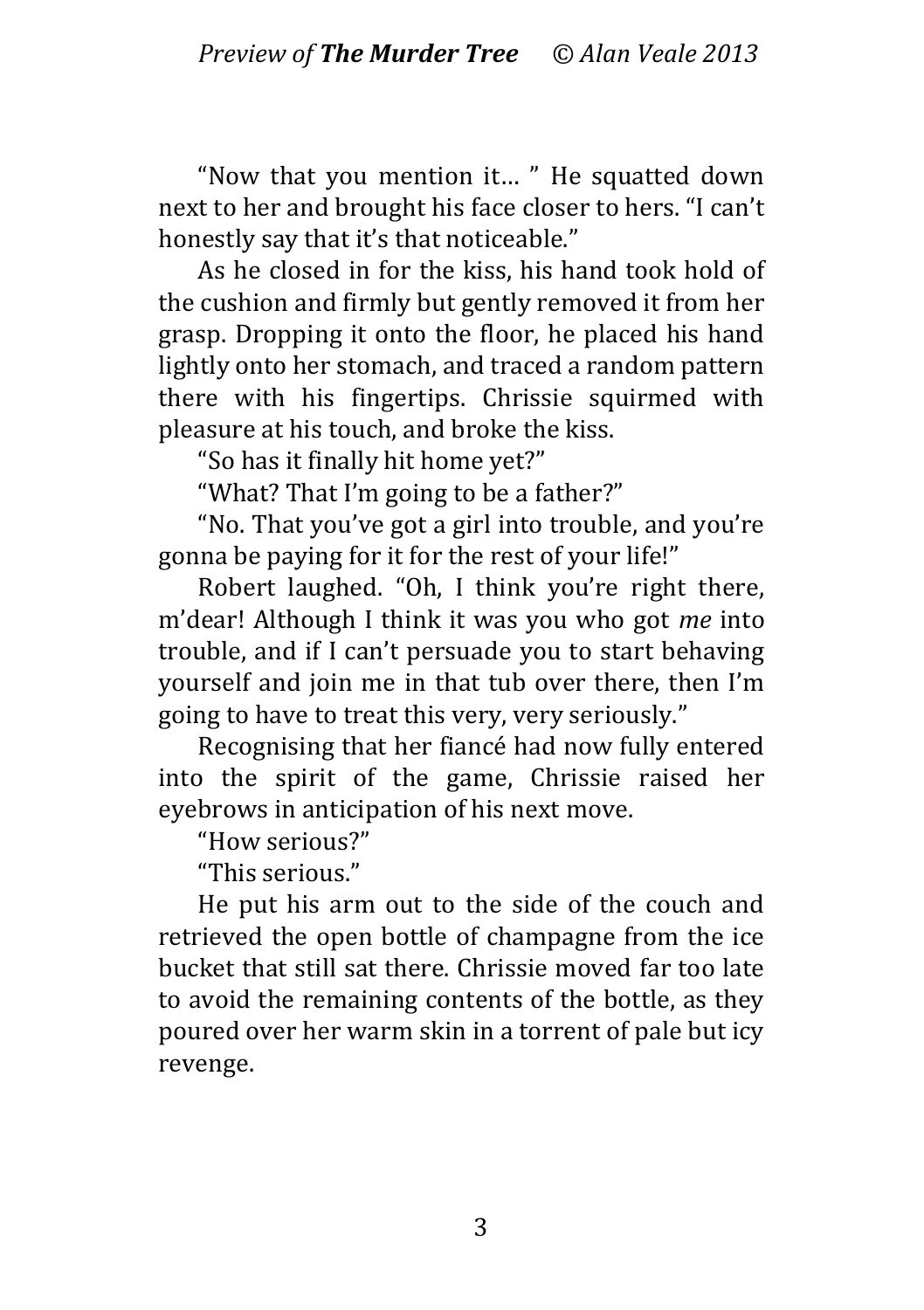Thirty six thousand feet above the Atlantic, Michael Fersen was struggling to cope with the economies of Tourist Class. A sheaf of papers had slipped onto the cabin floor under one of the seats, and the frustrated businessman discovered that he could not get his head into a position where he could see to pick them up again. It took several attempts by touch alone to recover all the documents, and for a moment he had considered calling over one of the cabin crew to check if there were any more out of his reach. Satisfied that all the pages were complete, he put his head back and exhaled in frustration. *Give me a break!* Have I really been so dense? Should I have seen this coming? He had been forced by a freak of nature to snatch the only available seats, and in Economy too – all because he'd made one simple mistake.

Sat in the middle seat in a row of three, it would have been exceptionally cramped for any other passengers either side of Michael Fersen. At around two hundred and thirty pounds, he didn't so much sit back in his seat as defeat it by occupation. Not a man to be defied lightly, it could only have been the hand of God that won supremacy by making a volcano erupt in Iceland. It had been his birthday three days ago, but it had not been celebrated. At fifty seven years of age Fersen now shrugged aside an event that had lost its appeal for more than thirty years. He sighed heavily as he closed his notebook and looked through the aircraft window into the void of his life. Moonlight painted silver streaks along the front edge of the wing, but the sad man in 38B saw nothing of beauty. The world was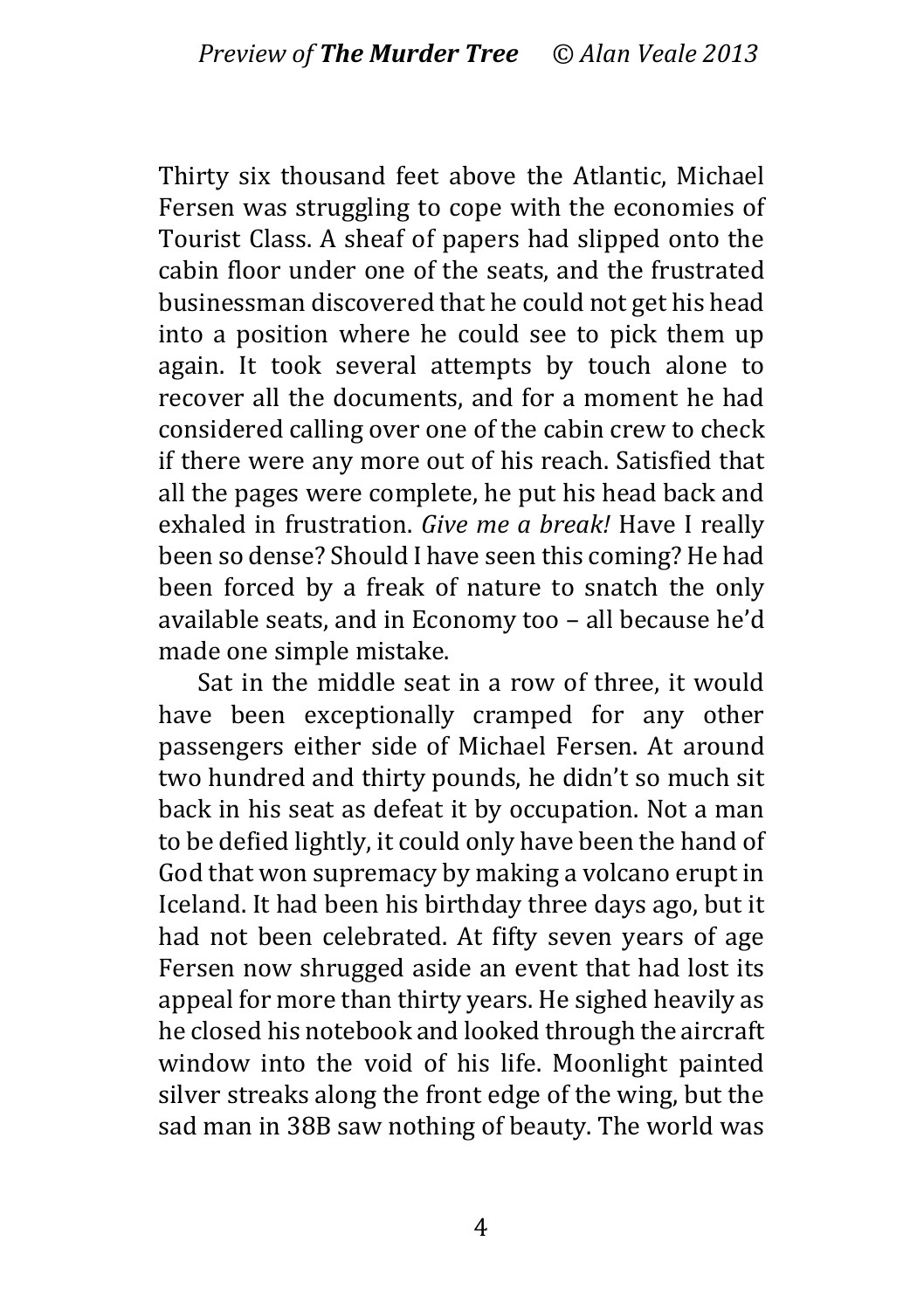no longer at his feet. Recent events had scared the hell out of him, so it was time to regroup.

His attention shifted to the small video screen set into the seat in front of him. Another reminder of the chaos that had just entered his life: a representation of the northern hemisphere, framed in a touch screen box, gave a course across the Atlantic for all one hundred and eighty two passengers presently in Economy Class. Alternating with an on-screen message of welcome from Continental Airlines was a reminder of the miscellany of entertainment channels awaiting the passengers aboard Flight CO17. Fersen shook his head in resignation and raised his hand in front of him, idly considering if he should simply turn the damn thing off altogether.

But then the picture on screen changed as if part way through a movie, the image now displaying a city street with elegant Georgian buildings, proudly flanked at ground level by iron railings. Into view in the foreground came a plodding horse shackled to a two-wheeled cart, with a man and a young lad of about fourteen at the traces. Their clothing was oldfashioned: simple work-shirts and trousers with heavy boots, while the young lad also appeared to be wearing an apron. At the back of the cart sat several large metal churns, a couple of wooden crates, and some enamel jugs. Fersen watched in fascination as the lad leapt off the cart, grabbed a heavy jug off the back, and climbed the steps to ring the bell of a stonefronted building with a heavy front door. The screen in front of him was too small for much detail, but he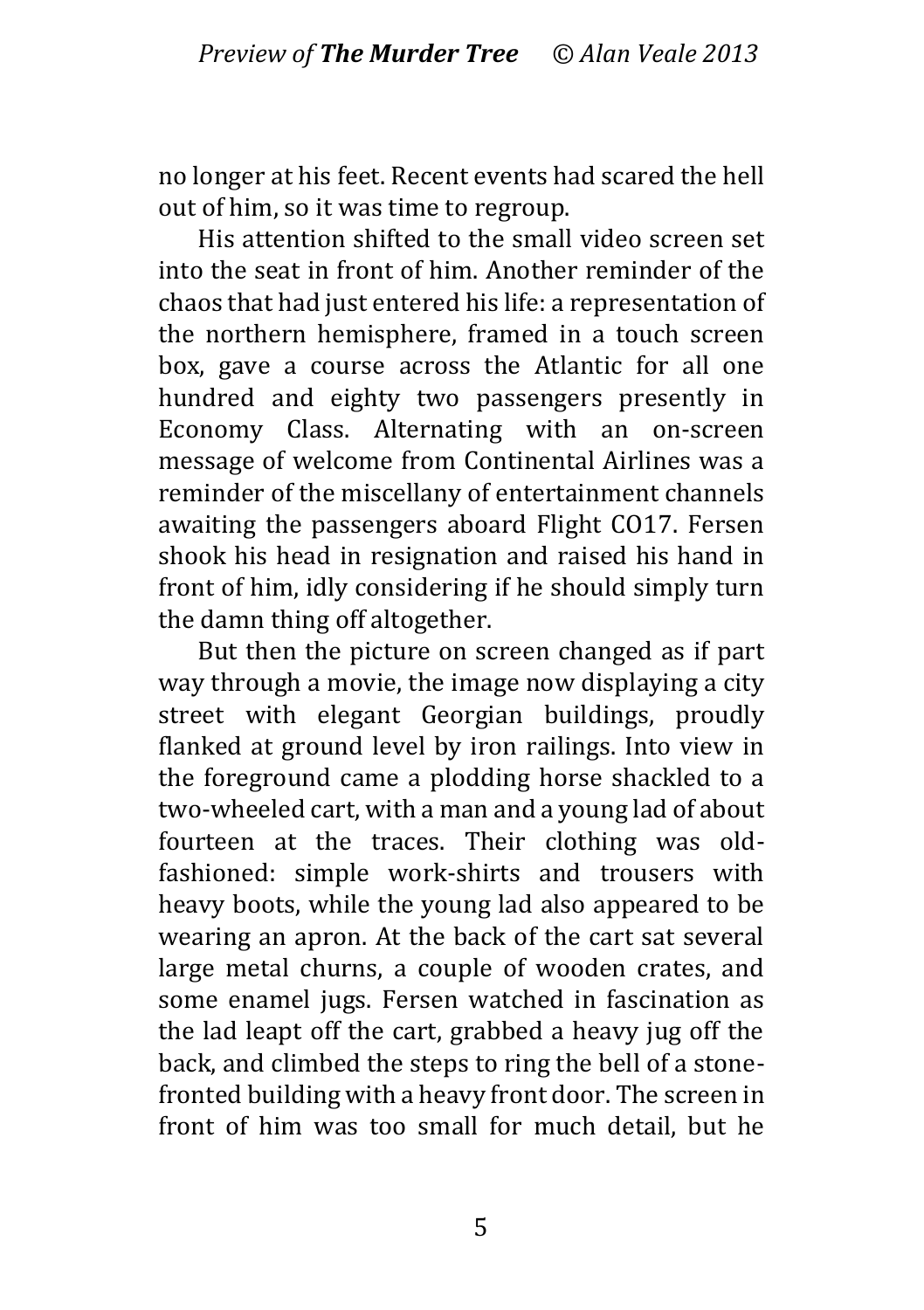thought he could just make out the number 17 etched in gold leaf onto a glazed panel above the door.

Then it felt as if turbulence had hit his ribcage. The city street scene was clearly depicted on all three monitors in front of him: a triple image that brought shock recognition of the house Fersen had left in anger just a few hours ago.

Beads of sweat now leaked from every pore. He sat transfixed while the focus gradually shifted past the cart, past the boy as he stood waiting patiently on the steps, and on to the handle of the door itself. Now oblivious to the detritus of the twenty first century that surrounded him, Fersen was totally absorbed by a parallel world of long ago – yet still so familiar. He caught his breath as the door swung open, and witnessed the look of surprise on the milk-boy's face. Framed in the doorway stood the corpse-like image of an old man: a stooped figure in a black coat, waistcoat and winged collar. The face filled the screen, cold black eyes that looked directly into Fersen's heart while the thin lips moved silently. He stared back, his own mouth moving in a similar pattern. A spasm of pain surged through his upper body and his hands clutched the left side of his chest. He squeezed his eyelids together in a vain attempt to shut out the images on screen. But then his mouth was forced to open wider as his lungs made a futile bid to function without oxygen.

A cabin steward looked over at the passenger in seat 38B as she picked up a plastic cup from the aisle. She knew a heart attack when she saw one, and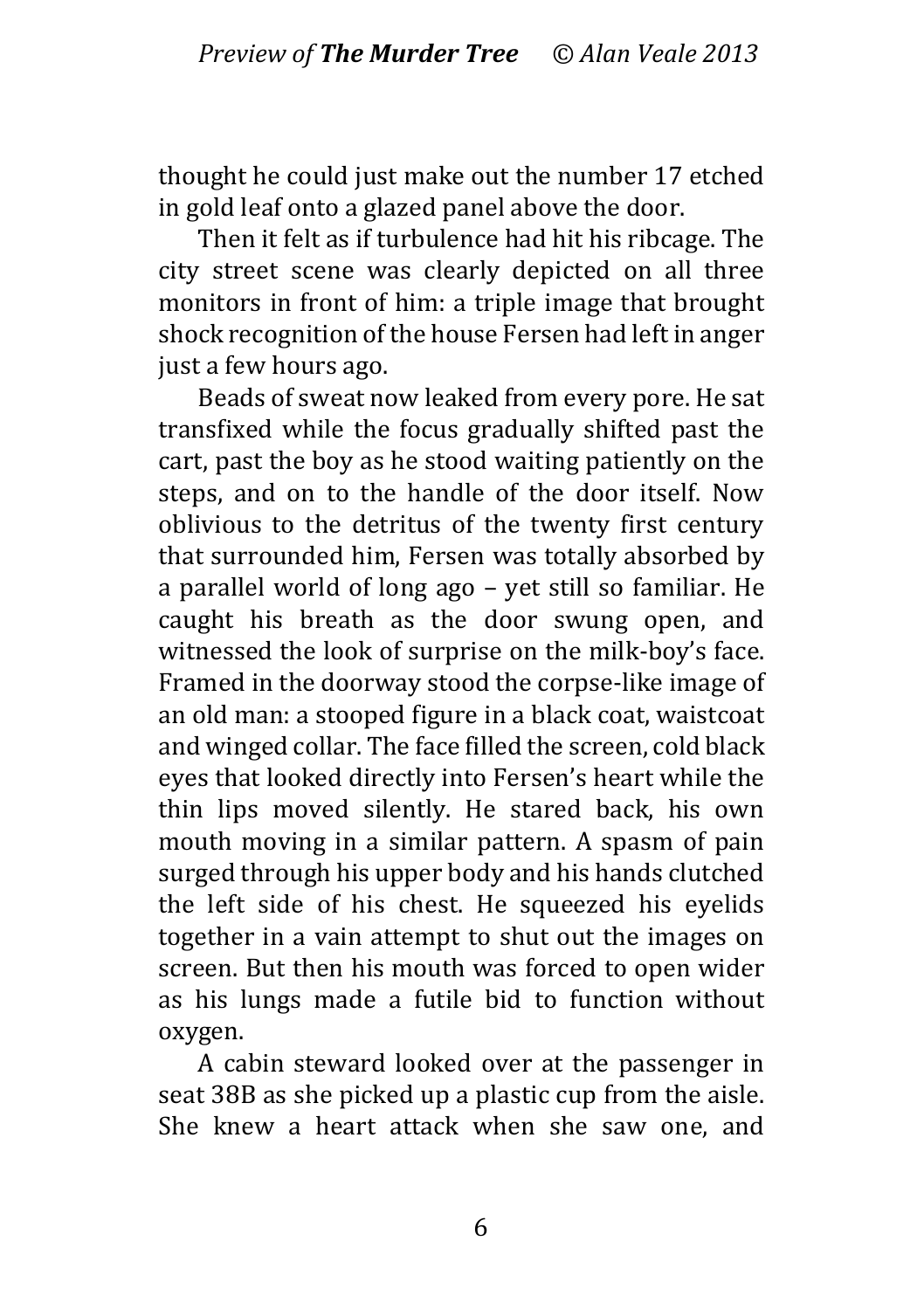reacted instinctively. Stabbing the help button above her head, she waved urgently to her colleague further up the aisle before throwing herself into the seat next to the struggling businessman. Placing an oxygen mask over his mouth, she eased him back into his seat. Funny thing to say though. He had managed to utter just one word before the mask went on – "apron". Or at least, that was what it sounded like.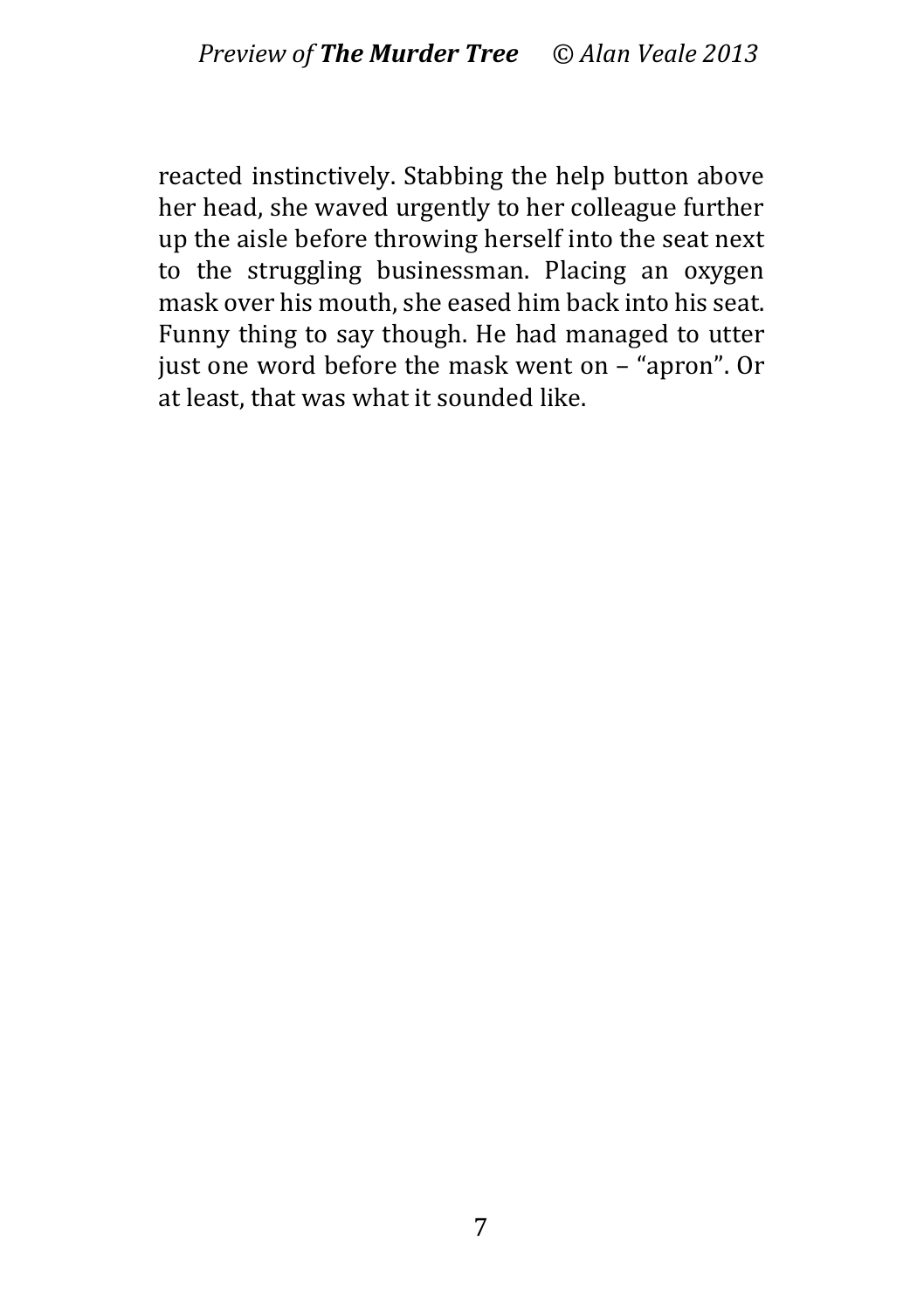## Two

The Glasgow flight that morning had been one of the first lucky ones to travel as the weather patterns shifted the recent ash cloud sufficiently to create a flying window for transatlantic passengers. Rain fell steadily at Newark Liberty International Airport, and at the Continental Airlines base a harassed administration assistant did his best to ease the situation at ground level for Fersen Marine Enterprises Senior Executive, Robert Carnegie.

"Yes, Mister Carnegie – that's all we know. Mr Fersen has asked for you to pick him up in person… No, suh… I sure couldn't say, suh. I appreciate what you're saying, but that's all we've been told… I have an ETA of 08.28… That's correct, suh… Sure, we'll tell him… I got that. Thank you very much, suh… Have a ni–… Shit." Donald Hewy put the phone back on its rest. He was a big man with seven years' experience in customer service on two airlines. Today some of Carnegie's more choice expressions had made him feel both small and insignificant.

"Lois!" he yelled over his shoulder to a pretty Jamaican girl on the far side of the office he shared with three others. "You sure we got our ETA right for Seventeen outta Glasgow? This Carnegie guy's gonna have my balls on toast if he shows up and has to wait just one second!"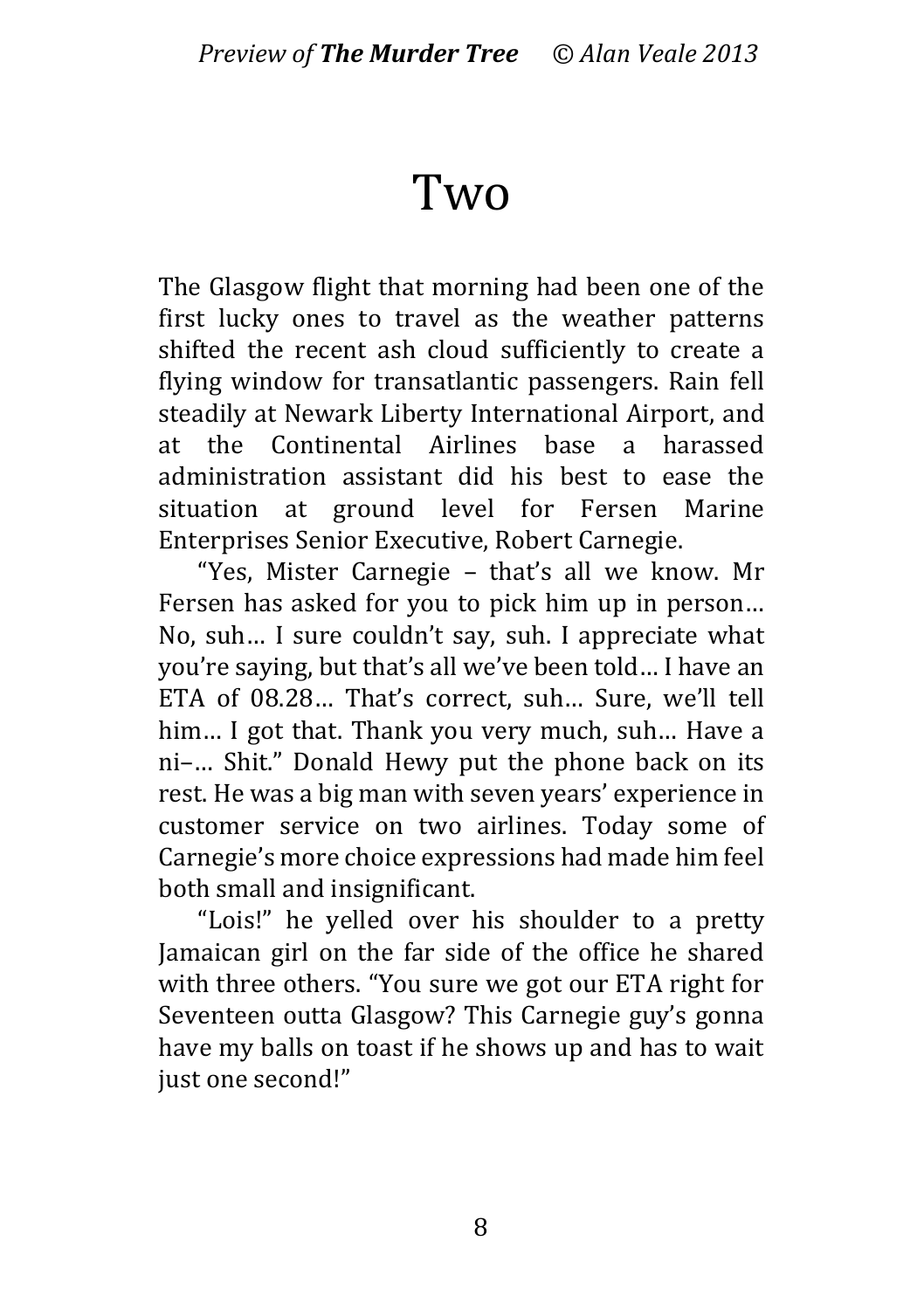The girl gave him a flash of perfect white teeth as she removed her headset and pushed her chair back.

"Doncha worry, hun. She just started her descent. Your boy's got less than sixty minutes."

Chrissie sat up in bed and stared at the face of the man who had just brought her a coffee with a slice of bad news.

"Search me why I've got to pick him up personally, but like the guy said, he insisted."

"Robert, this is ridiculous. He said it was an angina attack? He's had those before. Why the hell has he got to spoil our first day off together in two months? You should have told him to shove it! If I'd taken the call… " She broke off as she considered what she might have said. Would it have made any difference? Once again her father had managed to thwart her plans to do things her way. She ignored the coffee and made her way to the john. Her fiancé followed her, attempting to calm Chrissie's mood as he had done on so many previous occasions.

"I don't think there's any choice. Sandy is taking his mother upstate somewhere for treatment, so your dad doesn't technically have a driver available today. He wouldn't have known that, I'm sure. It's just my lucky day, I guess."

Chrissie was still seething. "There's got to be other drivers. Why you? And why has it got to be now, just when we had something to celebrate? What's the old bastard up to now?" She pressed the flush button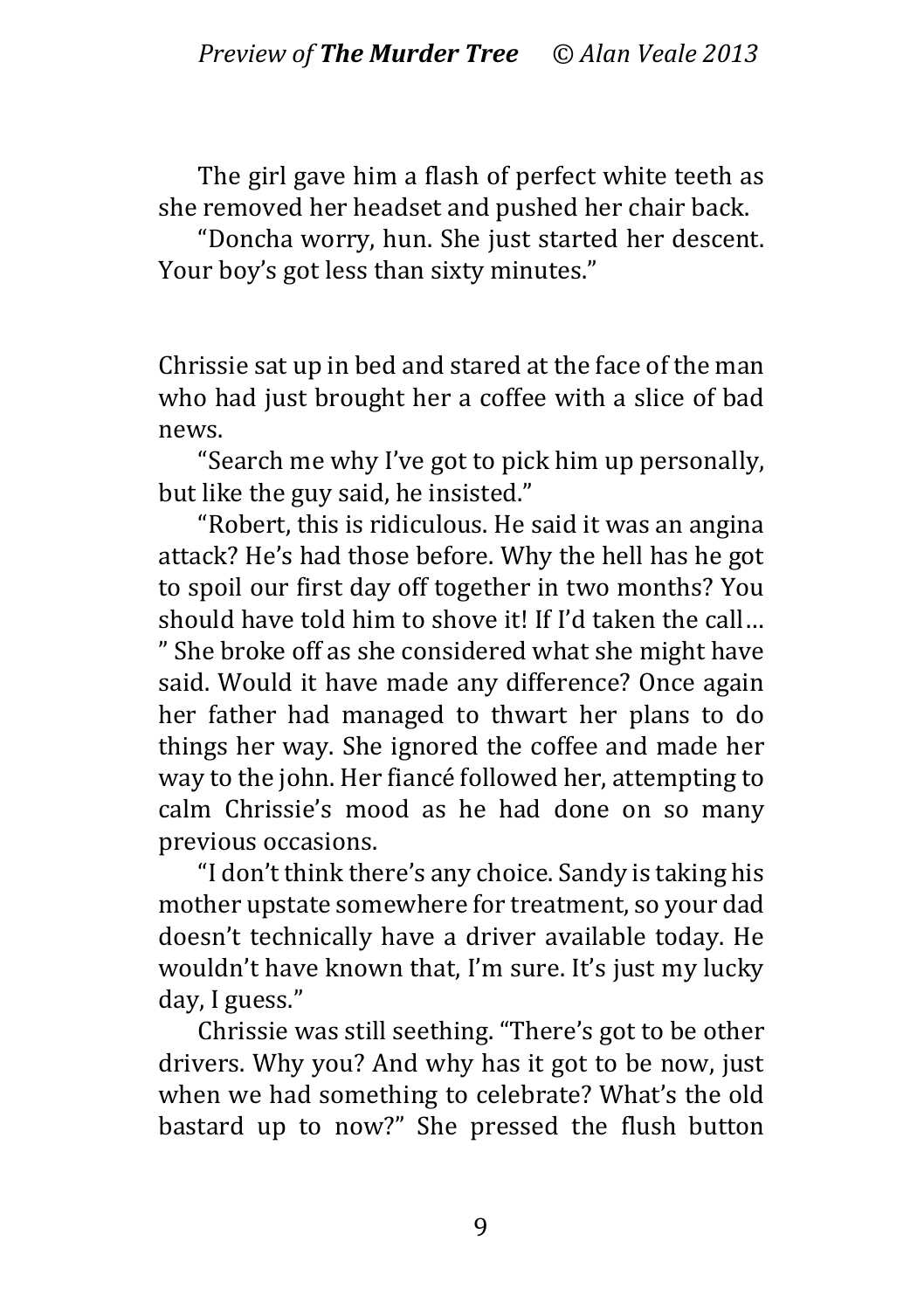angrily, and Robert winced at the ferocity of her emotions, but shook his head in reply.

"I honestly wouldn't know." He glanced at his wristwatch and took a last sip of his own drink. "Look, I'll have to go. We'll soon know what it's about, I'm sure. You want to keep the bed warm?"

Her brown eyes met his blue ones, and he caught the flash of anxiety there.

"You won't tell him, will you?"

"About what?"

Chrissie crooked her finger in a summons of her own, and Robert bent down obediently. Reaching for his tie, she gently pulled him toward her and eased her back against the door of the refrigerator as their lips melted together in an all-too-brief moment of passion. Robert was the first to break, adjusting his tie automatically while still savouring the kiss.

"Don't fool with me, Mister Carnegie… " her voice was slightly husky. "You know very well what I'm talking about. Hey – I'm serious! He mustn't know I'm pregnant. That's for me to tell him, not you."

Robert looked into her eyes, sensing the painful emotions behind them. Relations between father and daughter had always seemed strained, and he was well aware that Chrissie's pregnancy was going to be a sensitive subject to handle. He glanced at his watch again, increasingly conscious of a need to be on his way to the airport.

"Okay, okay. You're the boss – and so is he! What's a poor wee Scot to do?"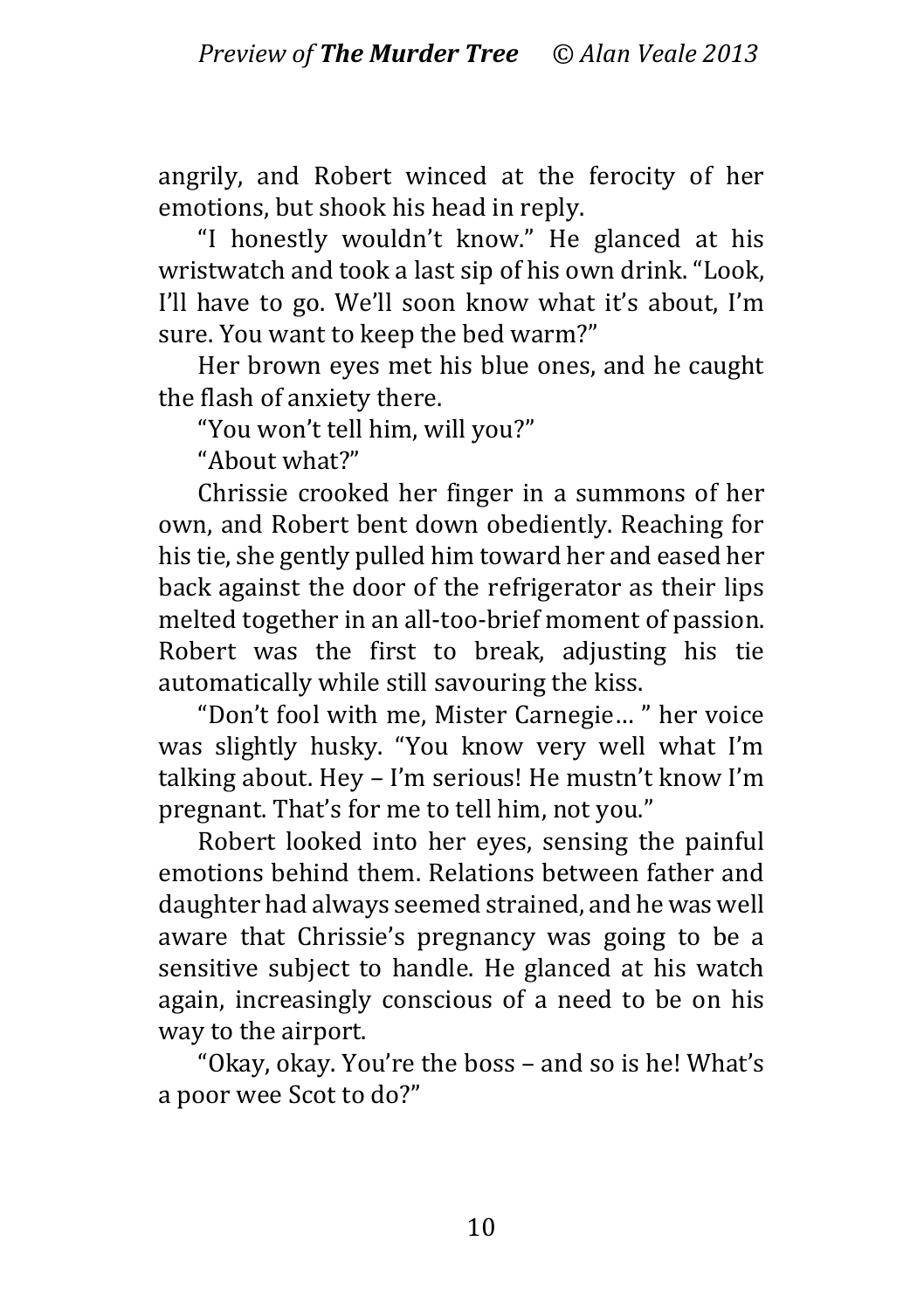She watched him retreat to the apartment door, a sense of foreboding deepening the frown on her face.

"Robert!" He looked round. "Take care."

Then he blew her a kiss and reached for his car keys. As the door closed behind him Chrissie walked over to the large picture window and looked out over the river toward New Jersey. Somewhere out there was the man who always found a way to pull her down. She had constantly lived in her father's shadow. *Well, not any more, mister.* I'm going to have a family of my own, and this time you don't have any say in the matter.

For possibly the first time since kindergarten, Michael Fersen was letting someone push him around. On this occasion it could be argued that he had little choice, occupying a hospitality wheel-chair belonging to Continental Airlines, and with a sweating Donald Hewy steering him gratefully into the VIP Suite. But the patient was not in the best of health, and his breathing was still causing concern to the airport doctor walking briskly at his side.

"Mr Fersen, I insist you let us take you to hospital for a proper examination. We need to perform an angiogram as soon as possible."

The occupant of the wheel-chair inhaled heavily from the hand-held oxygen mask given him by the flight crew, and tried to shout down the medical man's argument.

"Fuck you! You're not taking me… anywhere."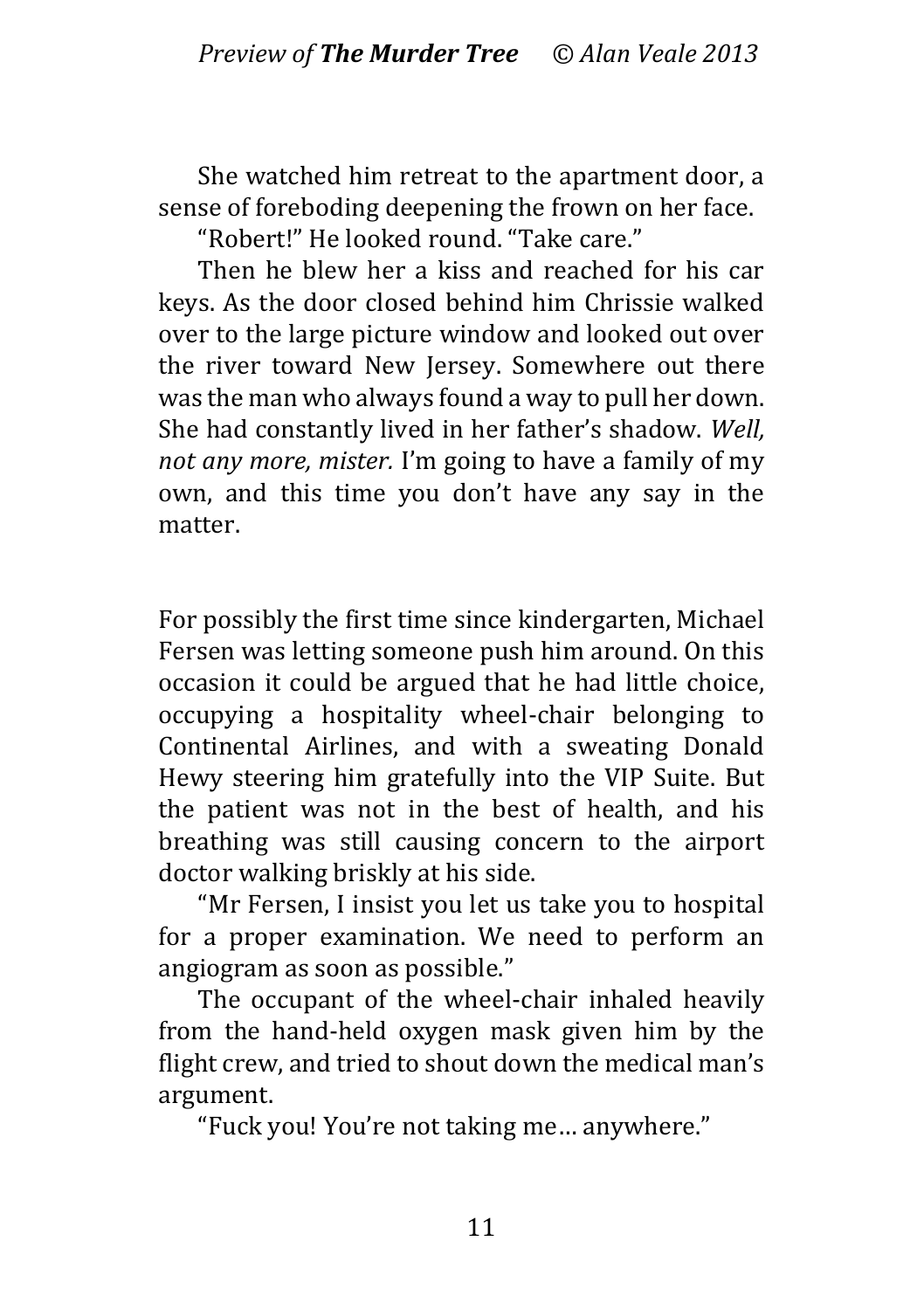"I'm sorry, Mr Fersen, but I'm really not convinced this is common angina until we've done a CT scan. Your breathing is still poor, and the nitro-glycerine does not appear to be –"

"Beta blockers… always work for me." Fersen tried to turn his head, and lifted the portable cylinder in Hewy's direction. "You!… Wass yer name?"

"Hewy, suh! Don Hewy."

"Get me Carnegie, Hewy. Someone phone Carnegie?"

The airline official was conscious of a necklace of sweat forming around the collar of his shirt as he glanced at the doctor before replying.

"On his way, suh. Spoke to him myself." Hewy raised his eyebrows to his frustrated neighbour as they negotiated the doors to an elevator, and then pressed the button for the lower concourse. He spoke quietly as the doors closed with a pneumatic hum. "No use arguing, mister. He won't have it any other way."

An angry whisper came right back. "He hasn't signed his release papers yet!"

But with another deep breath the big man twisted his head to look the medic straight in the eye before holding out a hand for his clipboard.

"Gimme the fucking papers!"

The rain was easing when Robert pulled up his Porsche in front of the VIP area as instructed. He slid the window down and called over one of the blueliveried attendants.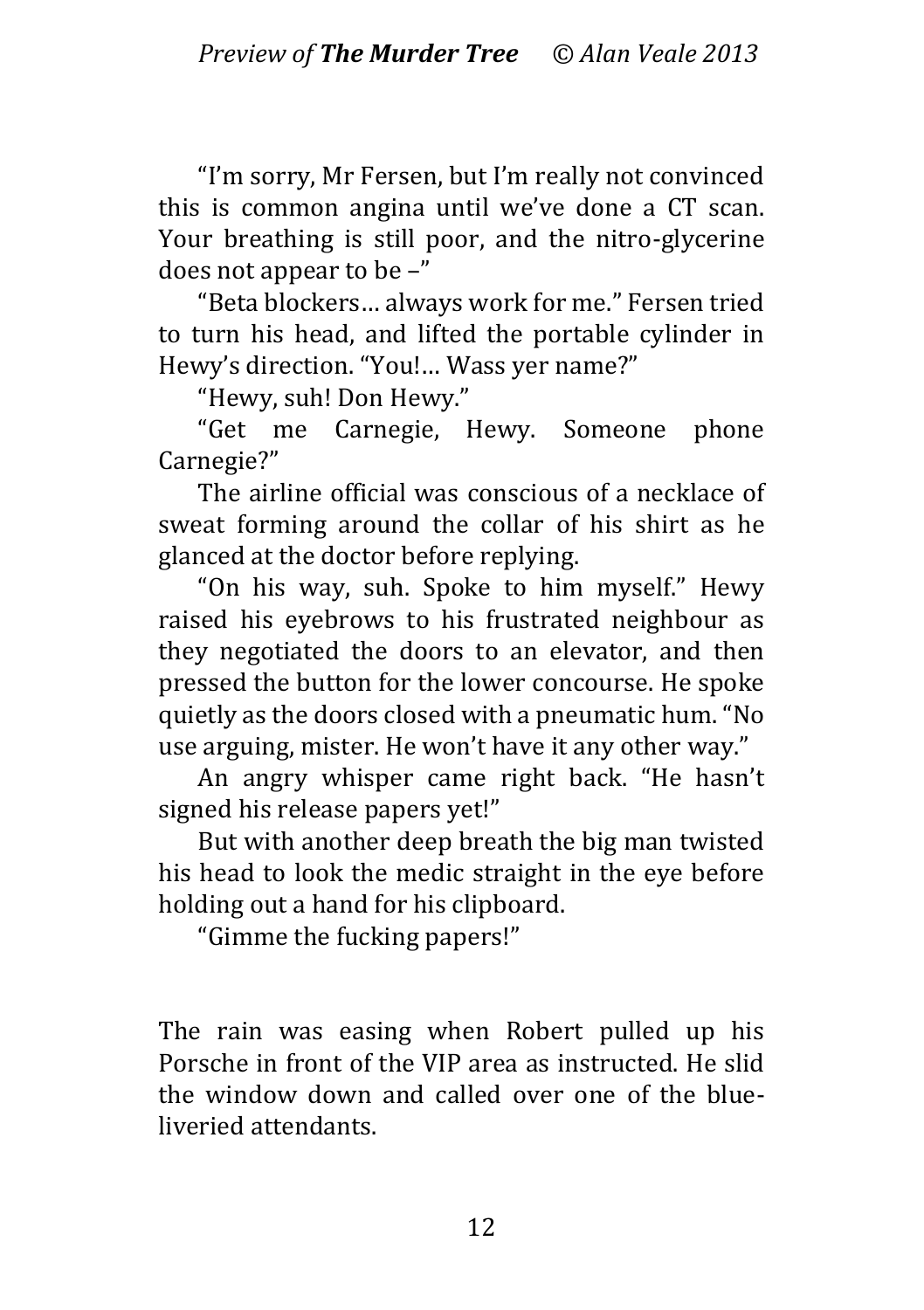"Robert Carnegie for Mr Michael Fersen. He here yet?"

The attendant looked over his shoulder just as the glazed panel doors hissed open to reveal the VIP entourage almost sprinting toward him. Donald Hewy was sweating even more heavily, while the concerned doctor's previously sour expression appeared a shade more content. The occupant of the wheel-chair took one more helping of oxygen, and then thrust the mask and cylinder to one side. Robert ran round to help as he saw his boss struggling to get out of the chair, but was beaten to it by Hewy and the attendant. The medic looked a little more concerned.

"Mr Fersen – you can't do that! You need to keep yourself – "

"Shove it, Frankenstein. Carnegie… you gotta get me home." He seemed genuinely grateful for Robert's assistance as they began the tricky transfer from wheel-chair to passenger seat.

"Okay sir. I got you. How bad is it?" But there was no response from his boss as they struggled with Fersen's bulk and the confined restrictions of a Porsche 911 passenger door. "Easy! Easy does it… Mind your head, sir… Okay, that's good."

The doctor saw his opportunity and grabbed Robert's arm as the door finally closed.

"Listen – the guy had some kind of seizure in flight. The crew suspected a heart attack at first, but then he recovered a little and said he had a history of angina."

"That's true," said Robert as he took Fersen's valise off Hewy.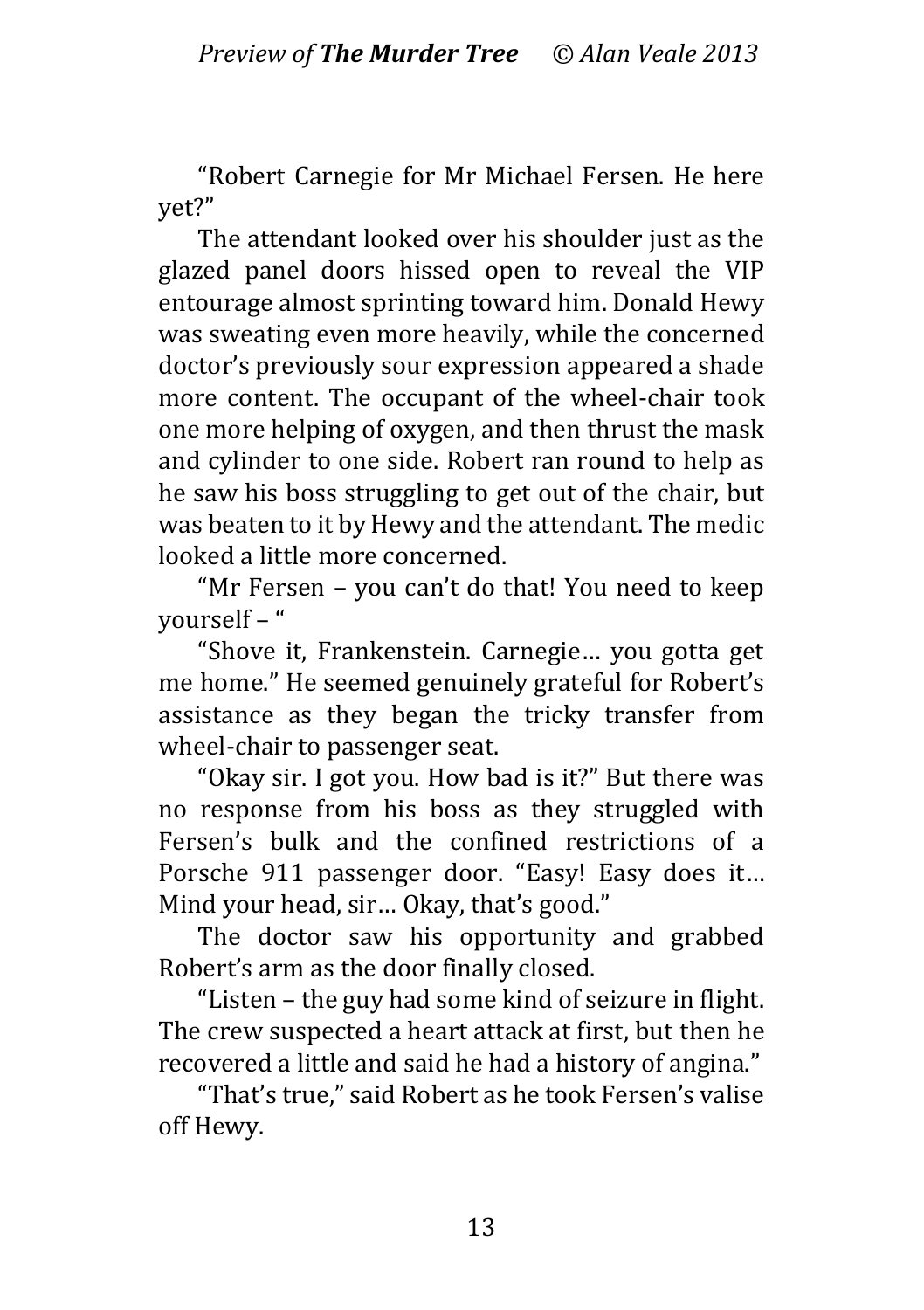"Thing is – the crew administered a tablet of nitroglycerine, which should ease most symptoms within five minutes, okay? But his breathing is still not good." The medic consulted his watch and his clipboard. "First dose administered one hour and a half ago. Two more doses five minutes apart. That man is still in a helluva lot of pain, though he's trying to hide it." He now had Robert's full attention, so he pressed on. "This is probably what we call an unstable angina, and that almost certainly means a heart attack is imminent. You follow me? Get Mr Fersen to a hospital – quick." The doctor slapped Robert on the shoulder and then hurried back into the building relieved of his burden.

Donald Hewy was also hastily retreating to the sanctuary of his dry and cosy office on the upper concourse, and Robert found himself alone for a moment at the side of his car. An angry roar of jet engines came from almost directly overhead, reminding him of the aggressive master he still had to serve. Yet there was still this new problem to face. Robert shrugged off the advice he had been given, opened his door and threw the valise on to the back seat.

Easing his way toward the busier traffic of the Interstate 78 Expressway, Robert glanced at his passenger. The big man had his eyes closed, but appeared to be breathing easily, if a little heavily. He tried to concentrate on his route to Michael Fersen's home in Maplewood, but he couldn't wrench his mind completely away from his earlier conversation with Chrissie.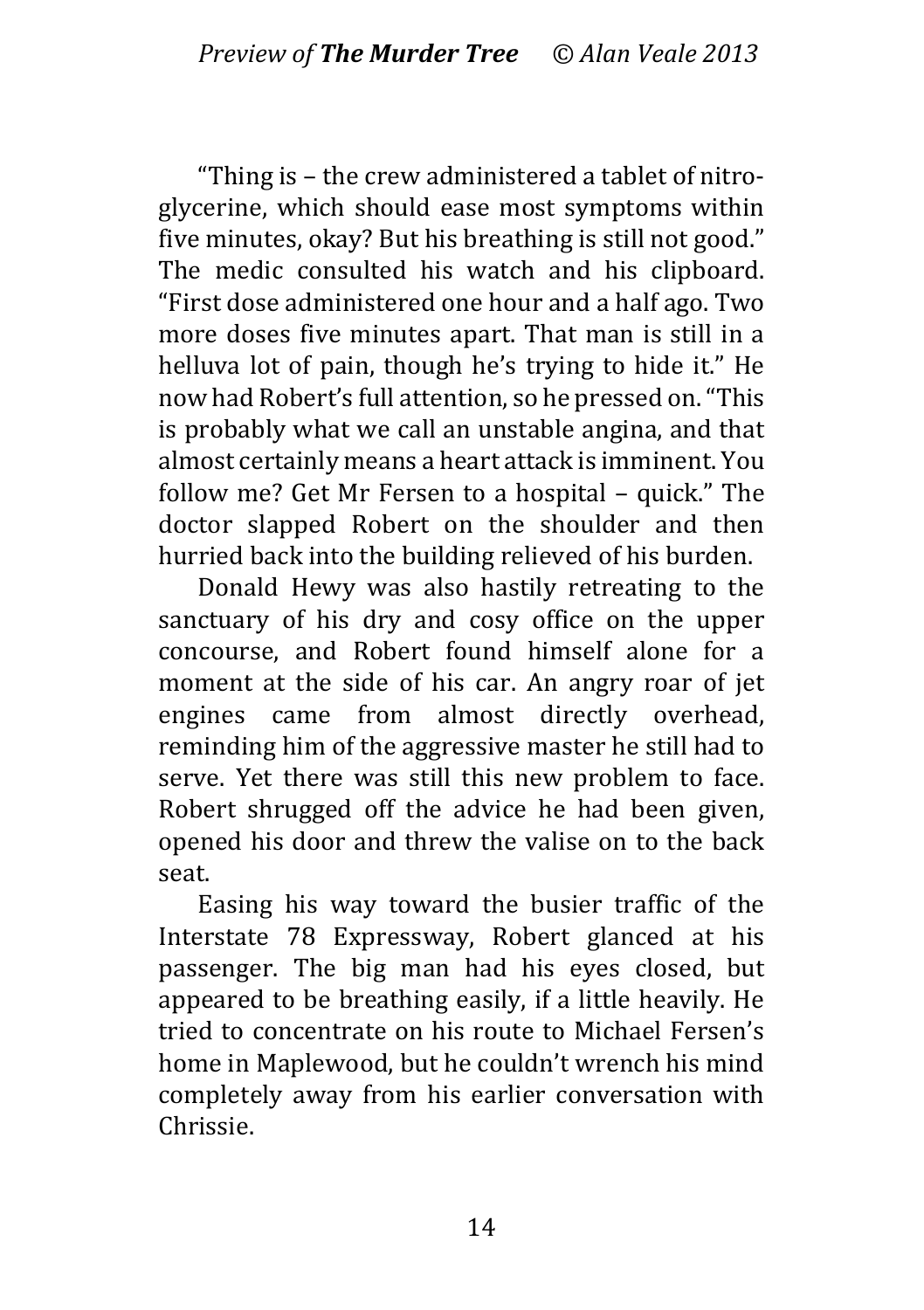Ironically, it had been Fersen himself who had made the introduction twelve years earlier, when his own father's engineering business in Scotland had been bought out by the larger American company. Chrissie had come over to Glasgow too, but it had been obvious to him then that her presence had been out of respectful duty rather than filial affection. Robert remembered his initial impression of a sulky yet beautiful face, and her almost complete indifference to the mechanics of the takeover.

The expansion of Fersen Marine had been a lucky break for Robert, who had subsequently been promoted to his present executive position in the Manhattan office. And it had seemed an even luckier break when Michael Fersen later appointed his own daughter to be Robert's personal assistant. Chrissie had once confided in him that the ultimate reason for her father's hand in deciding her career had been his anger when she dropped out of college. That didn't entirely ring true, so Robert suspected there was more behind the family saga than either of the Fersens was prepared to tell him.

The traffic was now fairly light on the Interstate, but the rain strengthened as they headed west for the quieter urban districts of New Jersey. The big man's eyes blinked open as a single word barked out from his lips:

"Christina!"

"Yes?" Robert hesitated. His boss always used Chrissie's proper name, even though she never used it herself. "She's at… Well, she's at the office. Did you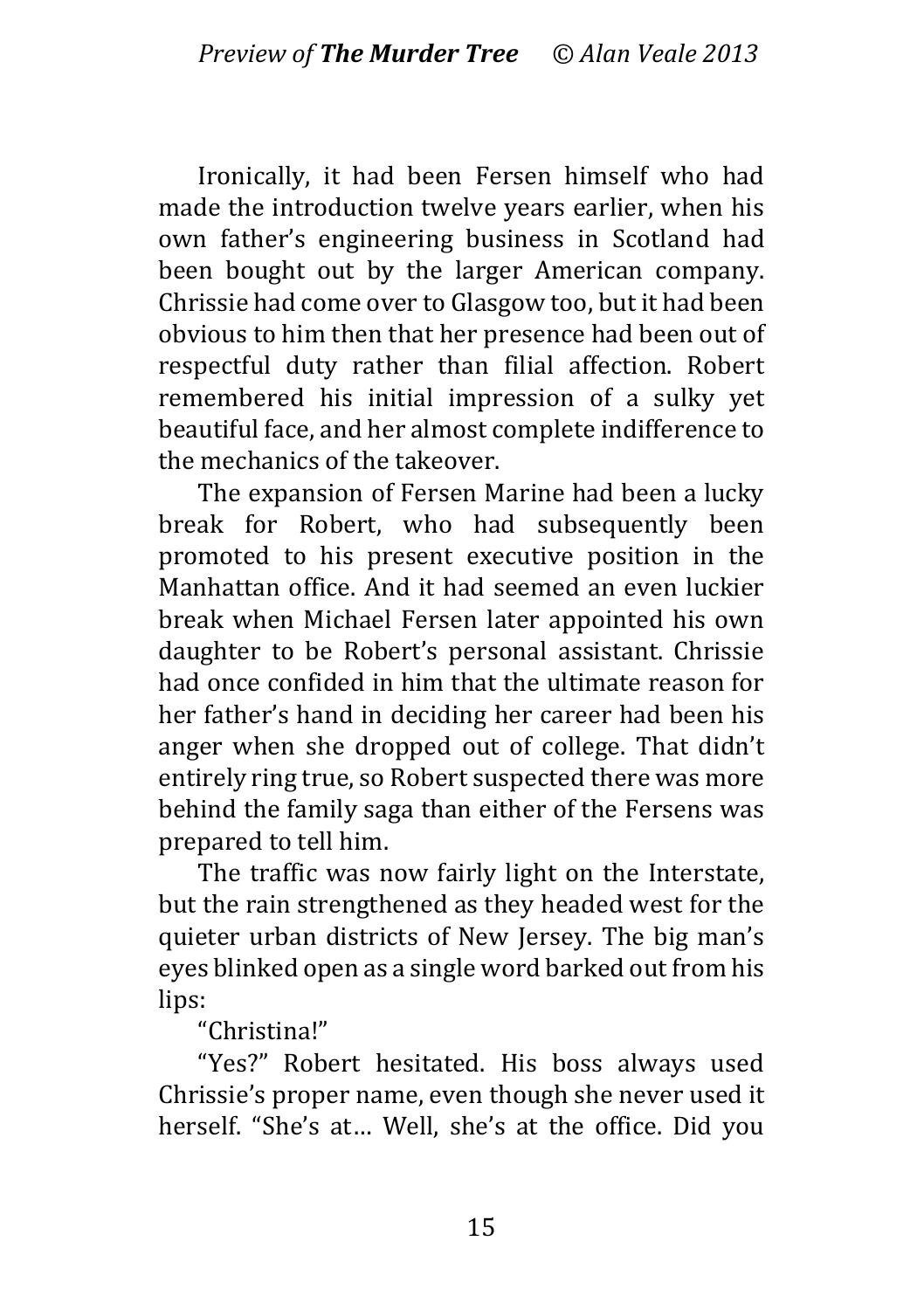want to speak to her?" His hand hovered by the cell phone in its cradle, but the response was not what he expected.

"No! Yes. Not now. Later." His boss continued to stare vacantly ahead, his breathing growing heavier as he snatched large gulps of air. Robert grew more alarmed, partly because of the laboured breathing of his passenger, but mainly because of the indecision he had just displayed. In ten years of working closely with this man he had never seen him hesitate, not even over a menu.

"Should we head for the hospital?" he asked, glancing in his rear-view mirror for an opportunity to change lanes.

"No!" This time there was no hesitation. "Take me home... Then fetch Chrissie. I need to speak to her." Fersen's breathing slowed down, and he closed his eyes again as the tension in his body released, finally allowing him to relax into his seat.

Robert blinked in surprise at the use of the pet name, conscious that his passenger had more than his physical condition on his mind. One more glance to his right and he eased his foot back on to the accelerator. All the strain in the older man appeared to have left him for the moment, and Robert thought back again to his last conversation with Chrissie. He had challenged her on several occasions to sort out the family differences, and she had said that she would, but in her own time and on her own terms. She would not be pushed, and displayed the same stubborn values he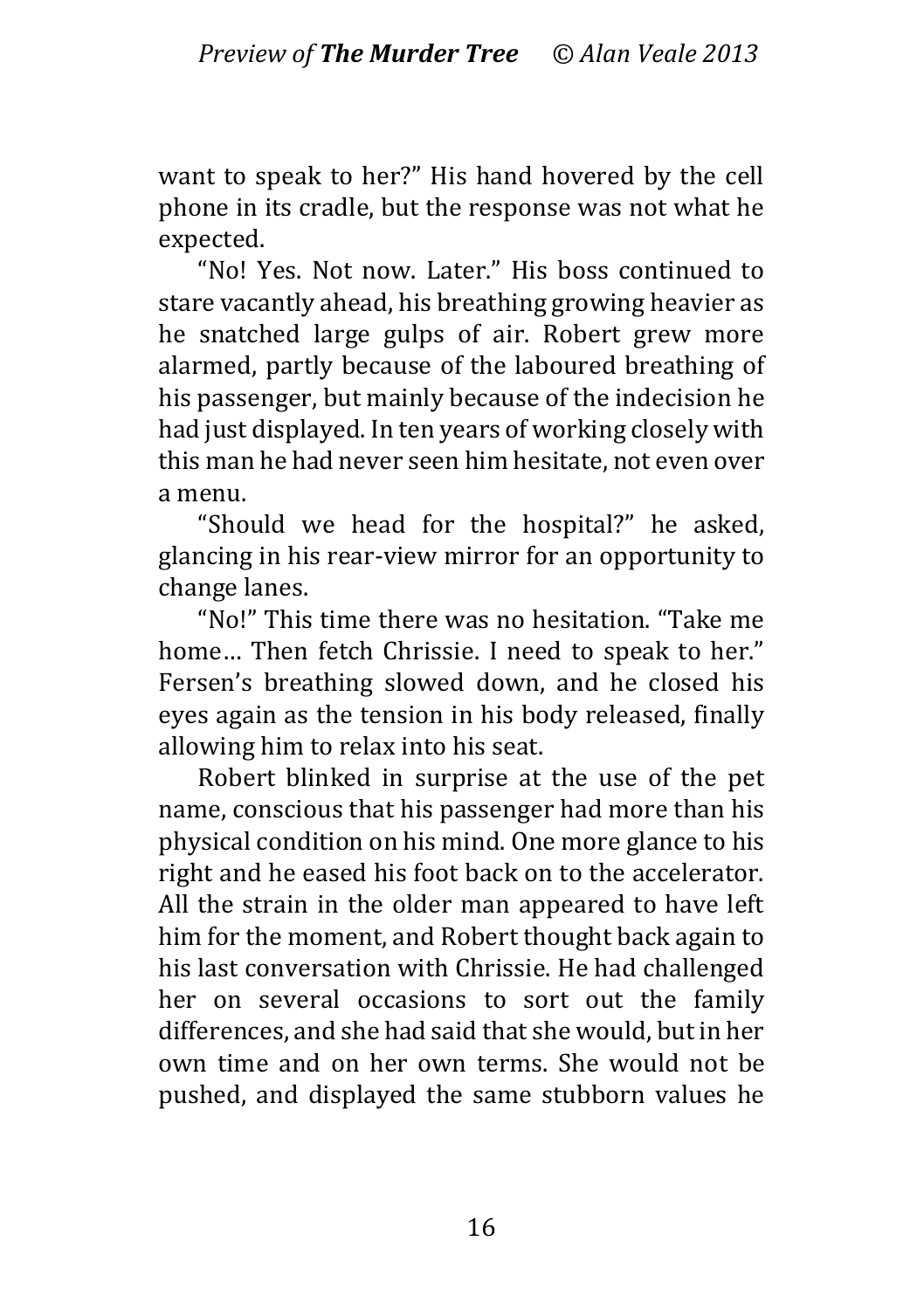had seen from her father. Perhaps now was the best time after all.

Travelling just twenty yards behind Robert was fiftythree-year-old Jerry Stolz. He was alone in his truck, listening to the story of Crackling Rosie as sung by Neil Diamond, and nearly at his destination of Short Hills, NI. He'd let the driver in front on to the Expressway back at the intersection for the airport, giving him a blast on the air horn purely because he had a hankering for a Porsche himself. Jerry had driven trucks for over twenty years, and made himself a tidy pile that was soon (in his mind) going to be spent on something high performance, low slung and sexy. The car in front fitted all those categories, so Jerry's attention that morning was partly focussed on what was occupying the lane right in front of him.

But it was not the streamlining of the bodywork that now caught the truck driver's eye, nor even the way the Porsche 911 was being driven. It was what he could see through the rear window of the sports car: the driver, his passenger – and a *third* occupant right behind them. Jerry Stolz knew there was no proper back seat in such a model, so could that really be a human figure sitting squarely in the middle?

Robert's eyes were firmly fixed in front of him as he took the plunge: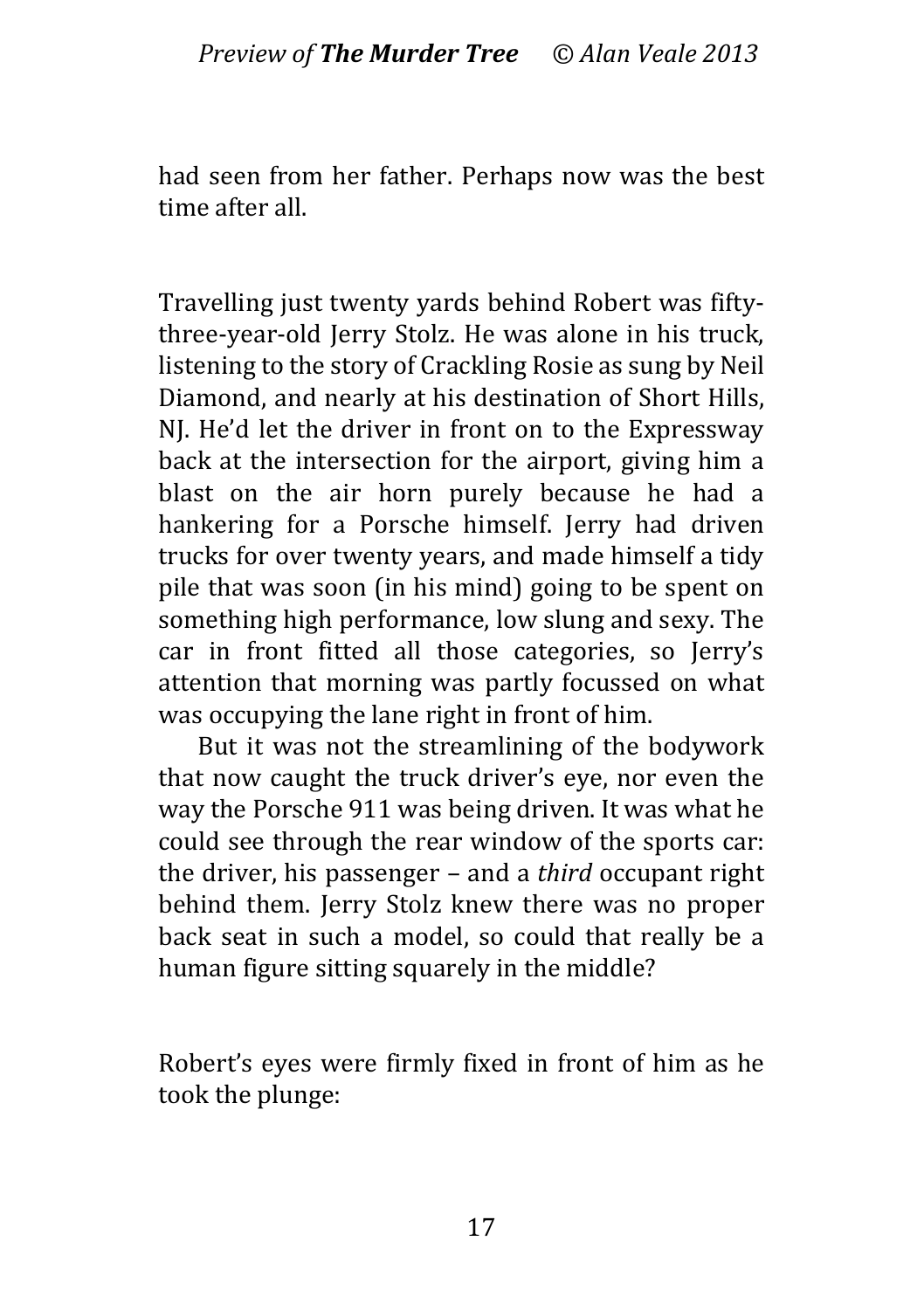"Sir? I wonder if I ought to mention something about Chrissie?" Fersen opened his eyes reluctantly and lifted his head. "It's just that I know she wants to speak privately to you too. And I wonder if you are strong enough to cope with seeing her right now?"

The dull eyes of Robert's employer widened in suspicion, and he looked directly at his senior executive.

"Why should I need to be strong? I've a touch of angina – that's all! Don't you star– "

The noise from behind the two men didn't sound like laughter at first. In the micro seconds that it took the two engineers to recognise the source of the regular high pitch tone, the Porsche seemed to take on a life of its own. Robert's reaction to the human form only inches from his shoulder made the car speed forward, take a violent lunge to the right, then brake sharply and spin round almost to face the opposite direction. Luckily the lane was clear, but now Robert was helpless with shock, and his foot hit the accelerator once more. The Porsche leapt forward again, heading straight at Jerry's truck.

Michael Fersen's last view of anything was from another place, another time. He was staring once more into the blackest eyes he had ever seen. Eyes that were older than his – and crinkled up with cruel laughter at the horrified reactions of the Fersen Marine Emperor and his lackey, gathering speed toward an object far more solid than their own fragile shell.